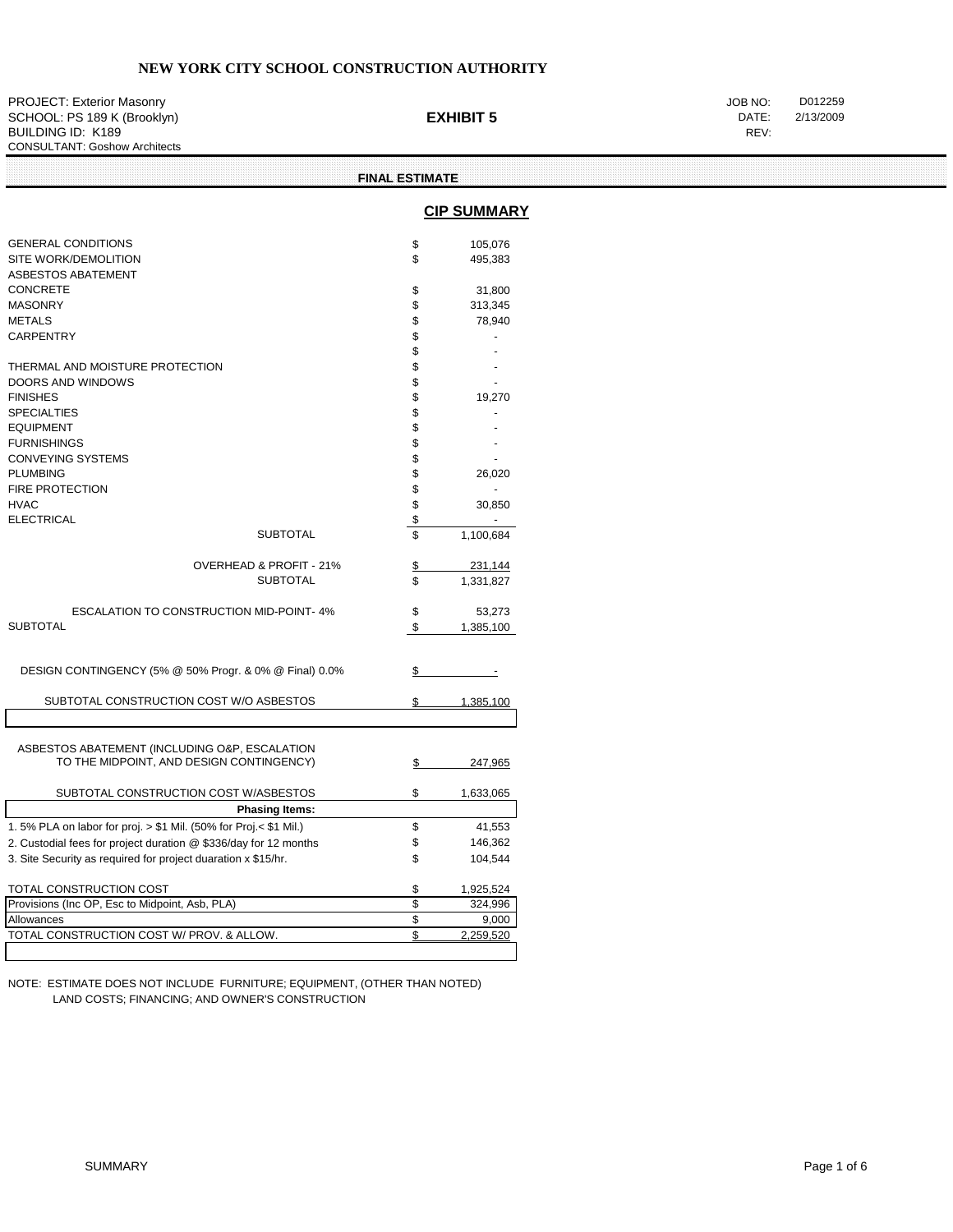| <b>PROJECT: Exterior Masonry</b>     | JOB NO: | D012259   |
|--------------------------------------|---------|-----------|
| SCHOOL: PS 189 K (Brooklyn)          | DATE:   | 2/13/2009 |
| BUILDING ID: K189                    |         |           |
| <b>CONSULTANT: Goshow Architects</b> |         |           |
|                                      |         |           |

 **FINAL ESTIMATE**

# **CIP SUMMARY**

#### **TOTAL CONSTRUCTION COST BY LLW#**

| BREAKDOWN BY LLW# W/PHASING & ASBESTOS          | Asbestos                |            | 5%/50% | PLA/Mentor | Custodial<br>Security |         | Provisions Inc.<br>OP Esc Asb |         | Allowances |          | Total |         |
|-------------------------------------------------|-------------------------|------------|--------|------------|-----------------------|---------|-------------------------------|---------|------------|----------|-------|---------|
| Exterior Masonry LLW# 051923                    | New external me \$      | 276.726 \$ |        | 50.181     |                       | 250.906 |                               | 287.607 |            | 9.000.00 |       | 874.420 |
| <b>TOTAL PROJECT COSTS W/PROV. &amp; ALLOW.</b> | kisting metal kitche \$ | 276.726    |        | 50.181     |                       | 250,906 |                               | 287.607 |            | 9.000    |       | 874.420 |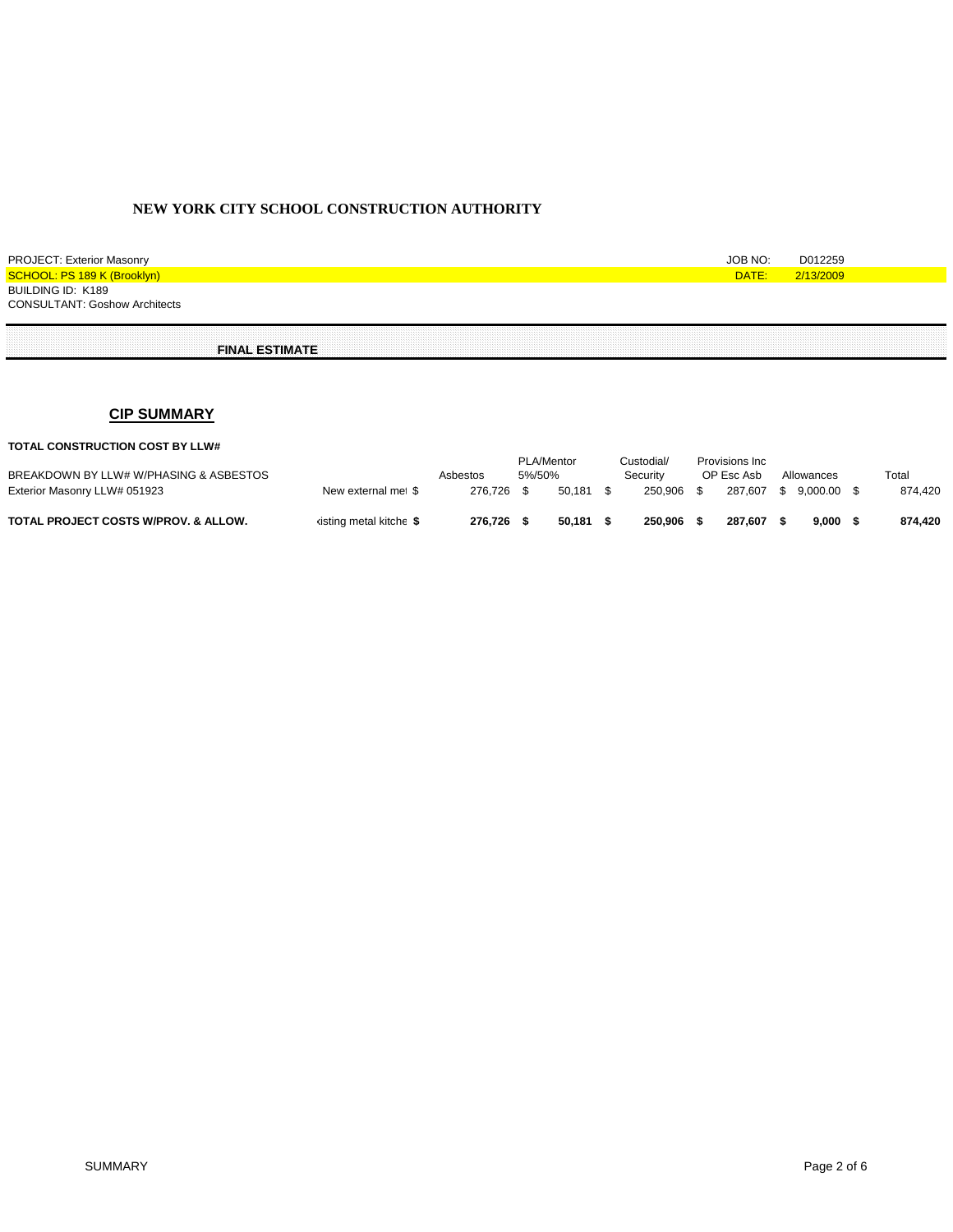PROJECT: Exterior Masonry **CONTEX EXTERNAL SERVICE CONTEXNS** OF PROJECT: Exterior Masonry

SCHOOL: PS 189 K (Brooklyn) and the settlement of the settlement of the settlement of the settlement of the set

BUILDING ID: K189 REV:

CONSULTANT: Goshow Architects

# **EXHIBIT 5**

## **2.1 Exterior Masonry**

| <b>DESCRIPTION</b>                                                                                                                | <b>QUANTITY</b>          | <b>UNIT</b>    | <b>UNIT PRICE</b>        |            |      | <b>TOTAL COST</b> |
|-----------------------------------------------------------------------------------------------------------------------------------|--------------------------|----------------|--------------------------|------------|------|-------------------|
| <b>GENERAL CONDITIONS</b>                                                                                                         |                          |                |                          |            |      |                   |
| <b>General Conditions</b>                                                                                                         |                          | LS             | S                        | 105,076.00 | \$   | 105,076           |
| <b>SITE WORK</b>                                                                                                                  |                          |                |                          |            |      |                   |
| Provide sidewalk bridging around entire perimeter of building.                                                                    | 940                      | LF             | \$                       | 170.00     | \$   | 159,800           |
| Provide scaffolding around entire face of building.                                                                               | 56,300                   | <b>SF</b>      | \$                       | 3.21       | \$   | 180,723           |
| Provide exterior stairs.                                                                                                          | 2                        | EA             | \$                       | 4,500.00   | \$   | 9,000             |
| <b>DEMOLITION/REMOVALS</b>                                                                                                        |                          |                |                          |            |      |                   |
| Remove existing external metal kitchen exhaust support brack bolts from<br>masonry wall                                           | 28                       | EА             | \$                       | 50.00      | \$   | 1,400             |
| Remove misc metal sections embedded in masonry wall                                                                               | 6                        | EA             | \$                       | 610.00     | \$   | 3,660             |
| Remove brick                                                                                                                      | 11,000                   | <b>SF</b>      | \$                       | 12.80      | \$   | 140,800           |
| <b>CONCRETE</b>                                                                                                                   |                          |                |                          |            |      |                   |
| Patch concrete foundation wall at window jambs in areaways, including rebar                                                       | 3                        | EA             | \$                       | 10,600.00  | \$   | 31,800            |
| Repair concrete sills at areaway windows                                                                                          | 2                        | EA             | \$                       | 2,250.00   | \$   | 4,500             |
| <b>MASONRY</b>                                                                                                                    |                          |                |                          |            |      |                   |
| New brick                                                                                                                         | 11,000                   | <b>SF</b>      | \$                       | 18.50      | \$   | 203,500           |
| New brick in decorative patterns                                                                                                  | 600                      | $S$ F          | \$                       | 50.00      | \$   | 30,000            |
| <b>Helifix ties</b>                                                                                                               | 400                      | EA             | \$                       | 27.50      | \$   | 11,000            |
| Remove and reset existing terra cotta inserts                                                                                     | 28                       | EA             | $\overline{\mathcal{E}}$ | 600.00     | \$   | 16,800            |
| Cut out masonry joints and repoint existing brick at areas of loose,<br>deteriorating, and missing mortar, and vegetation growth. | 531                      | S <sub>F</sub> | \$                       | 9.50       | \$   | 5,045             |
| Provide caulked control joint at building corner.                                                                                 | 120                      | LF             | \$                       | 125.00     | \$   | 15,000            |
| Power wash and remove efflorescence                                                                                               | 12,800                   | S <sub>F</sub> | \$                       | 2.50       | \$   | 32,000            |
| <b>METALS</b>                                                                                                                     |                          |                |                          |            |      |                   |
| Remove and replace flashing at lintels, relieving angles and columns.                                                             | 1,110                    | LF             | \$                       | 15.00      | \$   | 16,650            |
| New base support stand for external metal kitchen exhaust                                                                         | 1                        | EA             | \$                       | 5,800.00   | \$   | 5,800             |
| New metal wall bracket bolted to wall for external metal kitchen exhaust                                                          | 5                        | EA             | \$                       | 2,250.00   | \$   | 11,250            |
| Steel replacement at window lintel.                                                                                               | 7                        | EA             | \$                       | 5,300.00   | \$   | 37,100            |
| Remove existing rusted galvanized sheet metal wall cladding. Replace with                                                         |                          | <b>SF</b>      | \$                       | 66.00      | \$   |                   |
| stainless steel standing seam wall cladding on plywood, felt paper, and steel<br>runners.                                         |                          |                |                          |            |      |                   |
| Metal flashing                                                                                                                    | $\overline{\phantom{a}}$ | <b>SF</b>      | \$                       | 12.00      | \$   |                   |
| Remove and replace damaged metal fascia.                                                                                          |                          | LF             | \$                       | 45.00      | \$   |                   |
| Remove and reset window sills                                                                                                     | 377                      | LF             | \$                       | 20.00      | $\,$ | 7,540             |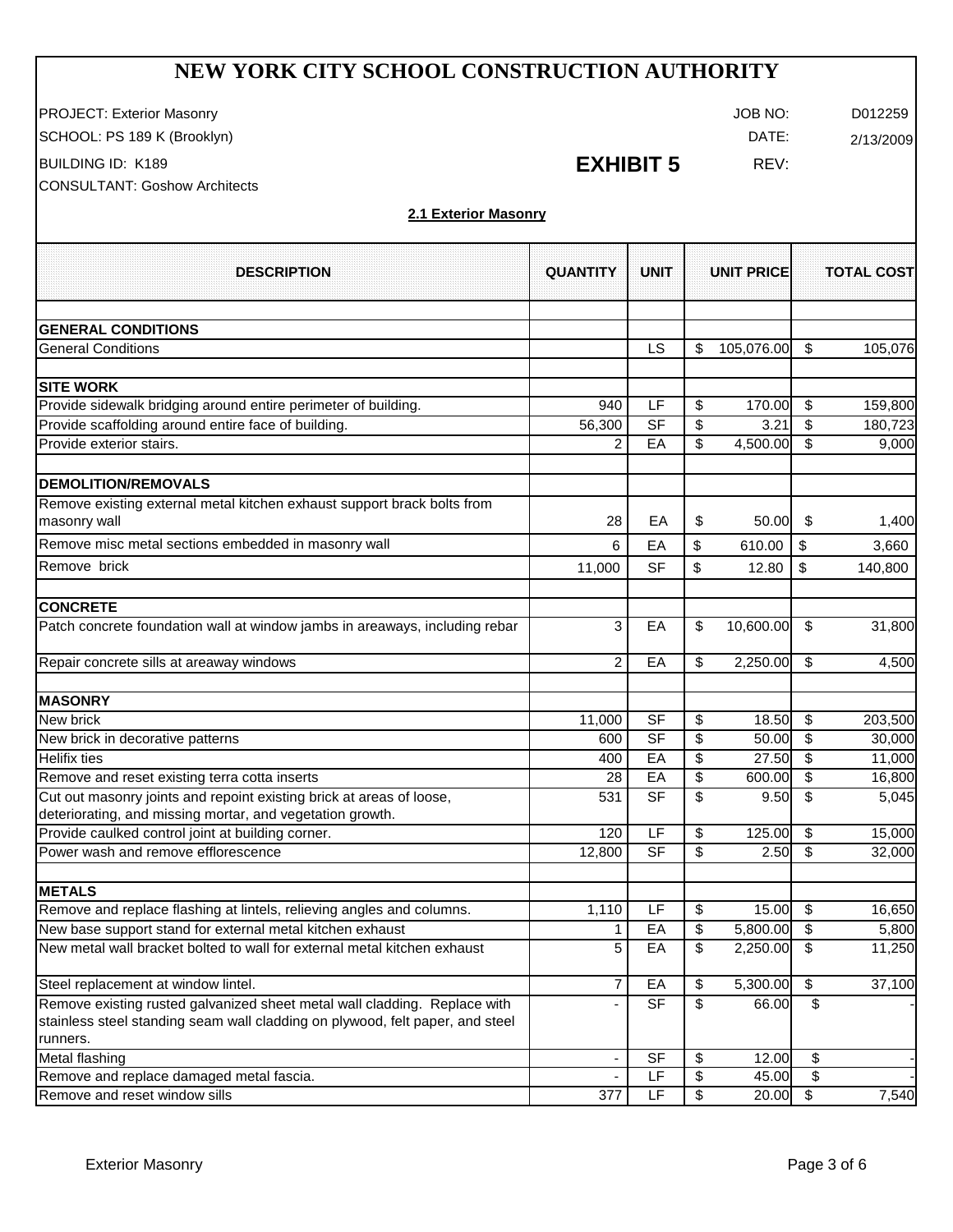| Replace window sill                                                                                               | 8            | E                        | \$                            | 75.00    | \$                               | 600       |
|-------------------------------------------------------------------------------------------------------------------|--------------|--------------------------|-------------------------------|----------|----------------------------------|-----------|
|                                                                                                                   |              |                          |                               |          |                                  |           |
| THERMAL & MOISTURE PROTECTION                                                                                     |              |                          |                               |          |                                  |           |
| Provide new stainless steel extension at sill for windows.                                                        | $\mathbf{r}$ | EA                       | \$                            | 800.00   | \$                               |           |
|                                                                                                                   |              |                          |                               |          |                                  |           |
| <b>DOORS &amp; WINDOWS</b>                                                                                        |              |                          |                               |          |                                  |           |
| Remove existing wood window and replace with new aluminum double hopper<br>window, blocking, framing, and trim.   |              | EA                       | \$                            | 4,206.25 | \$                               |           |
| Caulk and seal window opening.                                                                                    |              | E                        | \$                            | 8.00     | \$                               |           |
| Remove and replace door and frame.                                                                                |              | EA                       | \$                            | 2,000.00 | \$                               |           |
| Provide bronze cast saddle.                                                                                       |              | EA                       | \$                            | 240.00   | $\overline{\$}$                  |           |
| Caulk and seal window opening due to masonry damage.                                                              |              | LF                       | \$                            | 8.00     | $\overline{\mathbf{3}}$          |           |
| <b>FINISHES</b>                                                                                                   |              |                          |                               |          |                                  |           |
|                                                                                                                   | 280          | $S$ F                    | \$                            | 18.00    | \$                               | 5,040     |
| Repair plaster, incl.wire lath, in areas damaged around areaway windows                                           |              |                          |                               |          |                                  |           |
| Clean painted concrete floor in boiler room                                                                       | 2,000        | <b>SF</b>                | \$                            | 1.00     | \$                               | 2,000     |
| Scrape and paint concrete floor in areas damaged under areaway windows                                            | 140          | $\overline{\mathsf{SF}}$ | \$                            | 4.00     | \$                               | 560       |
| Paint areas of repair to match existing.                                                                          | 840          | $S$ F                    | \$                            | 2.00     | \$                               | 1,680     |
| Remove all coatings and rust down to bare steel using mechanical means and                                        | 1,110        | SF                       | $\overline{\mathbf{e}}$       | 9.00     | $\overline{\mathcal{S}}$         | 9,990     |
| paint steel column and lintels                                                                                    |              |                          |                               |          |                                  |           |
| <b>PLUMBING</b>                                                                                                   |              |                          |                               |          |                                  |           |
| Remove debries from areaways                                                                                      | 4            | EA                       | \$                            | 1,380.00 | \$                               | 5,520     |
| Clean areaway drains and snake out drain lines                                                                    | 4            | EA                       | $\overline{\mathbf{e}}$       | 4,900.00 | $\overline{\boldsymbol{\theta}}$ | 19,600    |
| Install high dome strainer                                                                                        | 4            | EA                       | \$                            | 225.00   | $\overline{\mathbf{s}}$          | 900       |
|                                                                                                                   |              |                          |                               |          |                                  |           |
| <b>MECHANICAL</b>                                                                                                 |              |                          |                               |          | \$                               |           |
| Remove existing external metal kitchen exhaust                                                                    | 1            | EA                       | \$<br>$\overline{\mathbf{s}}$ | 9,000.00 | $\overline{\mathcal{S}}$         | 9,000     |
| Cut and patch exterior wall for removal of existing and attachement of new<br>external metal kitchen exhaust duct | $\mathbf{1}$ | LS                       |                               | 3,600.00 |                                  | 3,600     |
| New extermal metal kitchen exhaust                                                                                | 45           | LF                       | \$                            | 300.00   | \$                               | 13,500    |
| New metal gooseneck at top of exhaust                                                                             | 1            | EA                       | $\overline{\mathbf{e}}$       | 2,250.00 | $\overline{\boldsymbol{\theta}}$ | 2,250     |
| Weld to existing metal kitchen exhaust                                                                            | 1            | <b>LS</b>                | \$                            | 2,500.00 | \$                               | 2,500     |
|                                                                                                                   |              |                          |                               |          |                                  |           |
| <b>SUBTOTAL</b>                                                                                                   |              |                          |                               |          | \$                               |           |
|                                                                                                                   |              |                          |                               |          |                                  | 1,105,184 |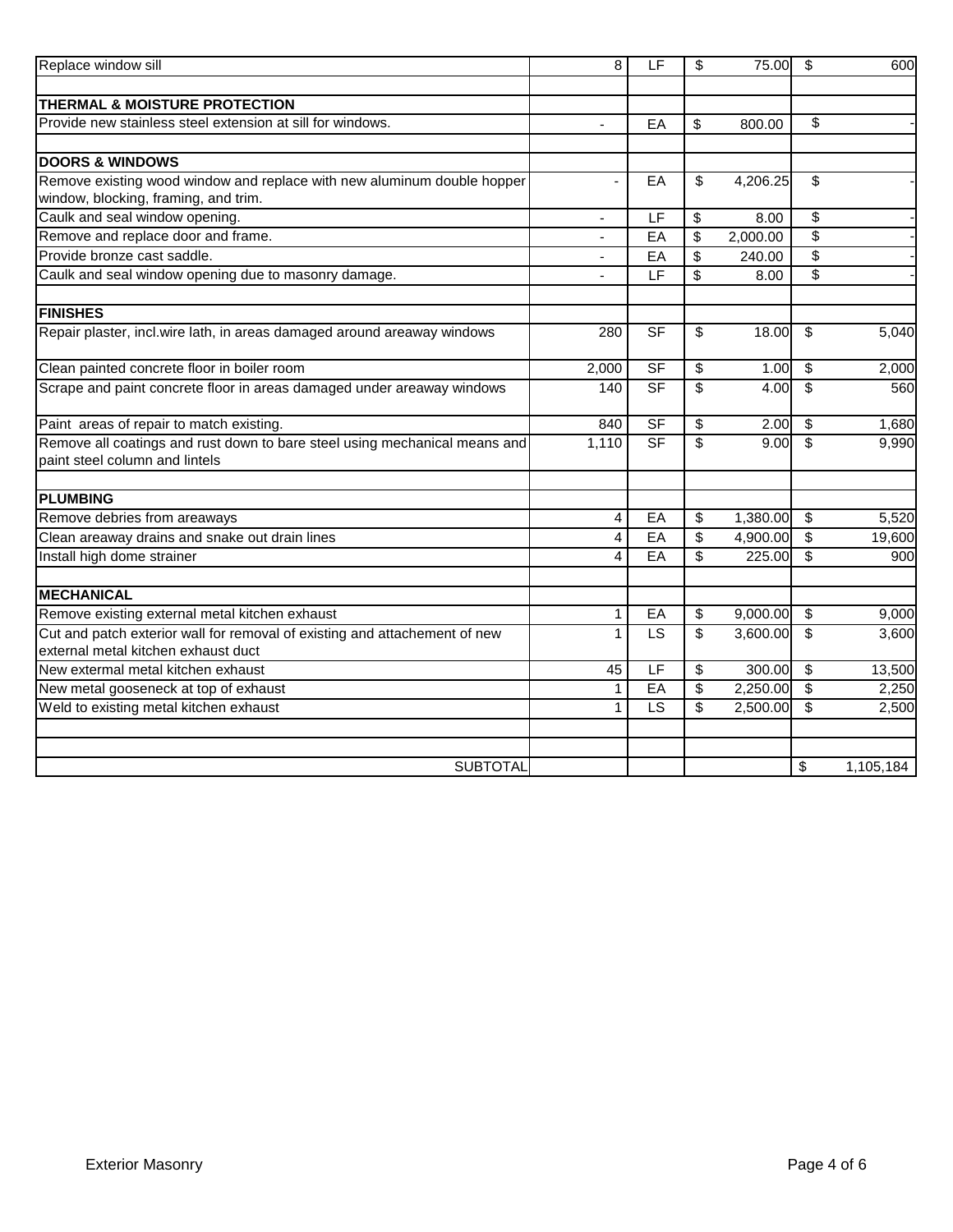## **EXHIBIT 5** JOB NO: D012259 DATE: 2/13/2009 REV: **QUANTITY UNIT UNIT PRICE TOTAL COST PROVISIONS Masonry** 1 600 SF 25.00 15,000 2 façade as per Elevation drwaings Statistics of work to call the MOO SF 9.50 950 Masonry Repointing - Distribute quantities of work to each 3,800 3,800 joints at the front entry of the bulding. Stonework, Terra Cotta and Brickwork Repointing of damaged 4 façade as per Elevation drwaings SF 9.50 400 3,800 Masonry repointing - Distribute quantities of work to each **Parapets** 5 replacement Rebuild brick masonry substrate in areas of face brick replacement  $\frac{1}{205,000}$   $\frac{1}{205,000}$   $\frac{1}{205,000}$   $\frac{1}{205,000}$   $\frac{205,000}{205,000}$ **Subtotal** \$ 228,550.00 **NEW YORK CITY SCHOOL CONSTRUCTION AUTHORITY** PROJECT: Exterior Masonry SCHOOL: PS 189 K (Brooklyn) BUILDING ID: K189 Goshow Architects **ITEM NO.** | DESCRIPTION